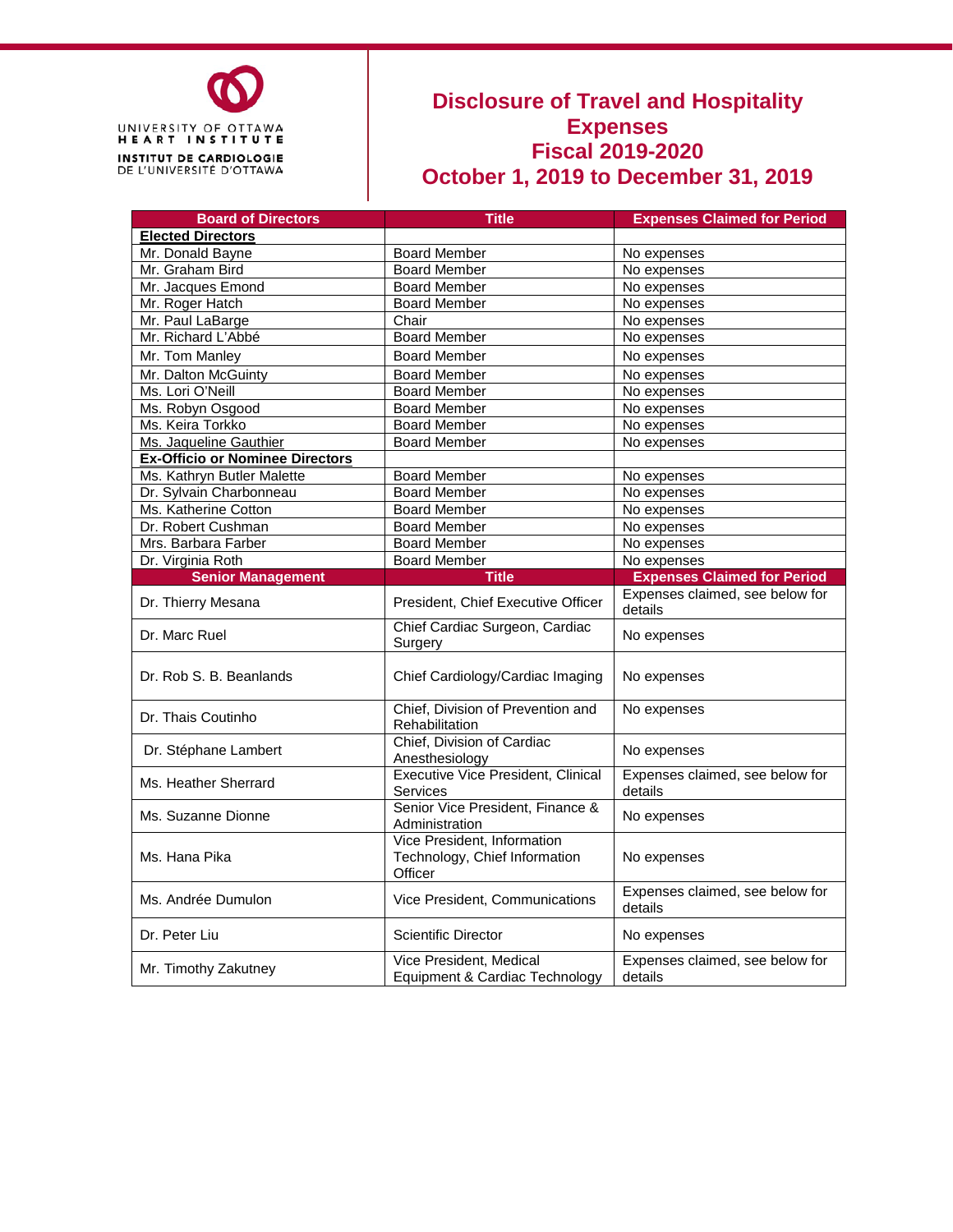

| <b>Name</b>        | <b>Title</b>                       | For the Quarter                               |
|--------------------|------------------------------------|-----------------------------------------------|
| Dr. Thierry Mesana | President, Chief Executive Officer | Third Quarter (October 1 to December 31) 2019 |

| <b>Travel Expenses</b>                                                 |                                        |                  |                 |               |            |             |               |                   |
|------------------------------------------------------------------------|----------------------------------------|------------------|-----------------|---------------|------------|-------------|---------------|-------------------|
| <b>Trip Details</b>                                                    |                                        | <b>Breakdown</b> |                 |               |            |             |               |                   |
|                                                                        |                                        | Airfare/Train    | Transportation* | Accommodation | Meals      | Incidentals | Parking/Tolls | <b>Total/Trip</b> |
| Purpose:<br>Dinner meeting with Elizabeth                              | Date(s):<br>December 2, 2019           |                  |                 |               |            |             |               |                   |
| Roscoe, Vice Chair of<br>Foundation                                    | Destination:<br>Ottawa, ON             | \$               | \$              | \$            | \$87.25    | \$          | \$            | \$87.25           |
| Purpose:<br>Parking at Ottawa Airport and<br>UP Express in Toronto for | Date(s):<br>December 4, 2019           |                  |                 |               |            |             |               |                   |
| <b>Edwards Structural Heart</b><br><b>Disease Strategy Meeting</b>     | Destination:<br>Ottawa, Toronto, ON    | \$.              | \$24.70         | \$            | \$         | \$          | \$24.00       | \$48.70           |
| Purpose:<br>Parking for meeting at TOH<br><b>General Campus</b>        | Date(s):<br>December 6, 2019           |                  |                 |               |            |             |               |                   |
|                                                                        | Destination:<br>Ottawa, ON             | \$               | \$              | \$            | \$         | \$          | \$20.00       | \$20.00           |
| Purpose:<br>Dinner meeting and Travel for                              | Date(s):<br>December 9, 2019           |                  |                 |               |            |             |               |                   |
| Mitre Guests - Al Project<br>Collaboration                             | Destination:<br>Ottawa, ON             | \$               | \$450.00        | \$            | \$1,243.62 | \$          | \$            | \$1,693.62        |
|                                                                        | <b>Total Travel</b><br><b>Expenses</b> | \$               | \$474.70        | \$            | \$1,330.87 | S           | \$44.00       | \$1,849.57        |

| <b>Other Expenses</b>       |  |
|-----------------------------|--|
| Please Describe:            |  |
| <b>Total Other Expenses</b> |  |

| <b>Total Expenses</b> | 1.849.57 |
|-----------------------|----------|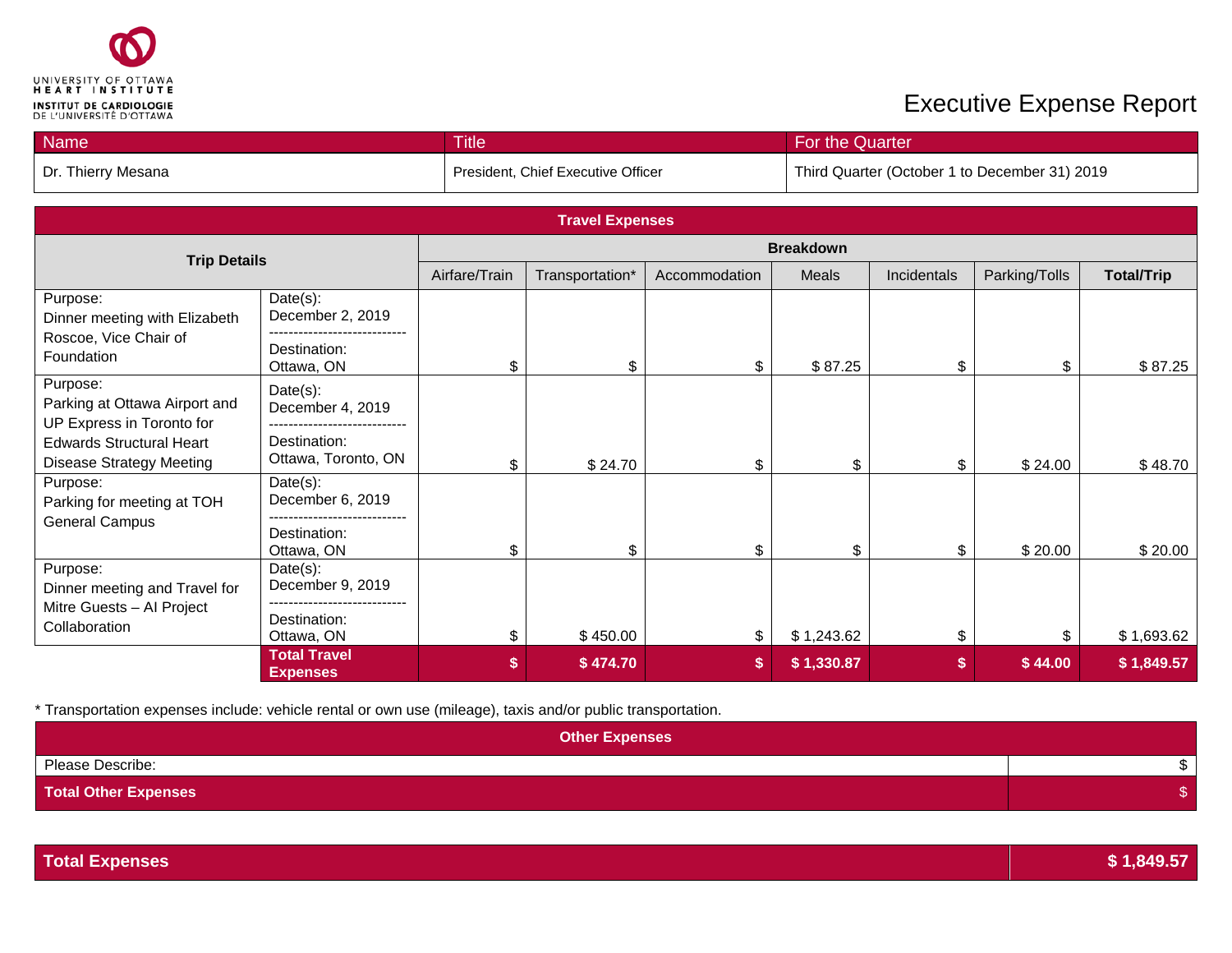

| <b>Name</b>      | <b>Title</b>                                       | For the Quarter                               |
|------------------|----------------------------------------------------|-----------------------------------------------|
| Heather Sherrard | <b>Executive Vice President, Clinical Services</b> | Third Quarter (October 1 to December 31) 2019 |

| <b>Travel Expenses</b>                                 |                                                                      |                  |                 |               |       |             |               |                   |
|--------------------------------------------------------|----------------------------------------------------------------------|------------------|-----------------|---------------|-------|-------------|---------------|-------------------|
| <b>Trip Details</b>                                    |                                                                      | <b>Breakdown</b> |                 |               |       |             |               |                   |
|                                                        |                                                                      | Airfare/Train    | Transportation* | Accommodation | Meals | Incidentals | Parking/Tolls | <b>Total/Trip</b> |
| Purpose:<br>Canadian Cardiovascular<br>Congress        | Date(s):<br>October 24-26, 2019<br>.<br>Destination:<br>Montreal, QC | \$111.87         | \$              | \$779.44      | \$    | \$          | \$            | \$891.31          |
| Purpose:<br><b>Robotic Assisted Surgery</b><br>Meeting | Date(s):<br>October 30, 2019<br>Destination:<br>Toronto, ON          | \$909.93         | \$30.00         | \$            | \$    |             | \$24.00       | \$963.93          |
| Purpose:<br><b>Heart Working Group</b><br>Meeting      | Date(s):<br>November 22, 2019<br>Destination:<br>Toronto, ON         | \$853.43         | \$33.00         | ፍ             | \$    | \$.         | \$24.00       | \$910.43          |
|                                                        | <b>Total Travel Expenses</b>                                         | \$1,875.23       | \$63.00         | \$779.44      |       | \$          | \$48.00       | \$2,765.67        |

| <b>Other Expenses</b>                                                                  |          |
|----------------------------------------------------------------------------------------|----------|
| Please Describe: Registration for Canadian Cardiovascular Congress October 24-26, 2019 | \$609.00 |
| <b>Total Other Expenses</b>                                                            | \$609.00 |

| <b>Total Expenses</b> | \$3,374.67 |
|-----------------------|------------|
|-----------------------|------------|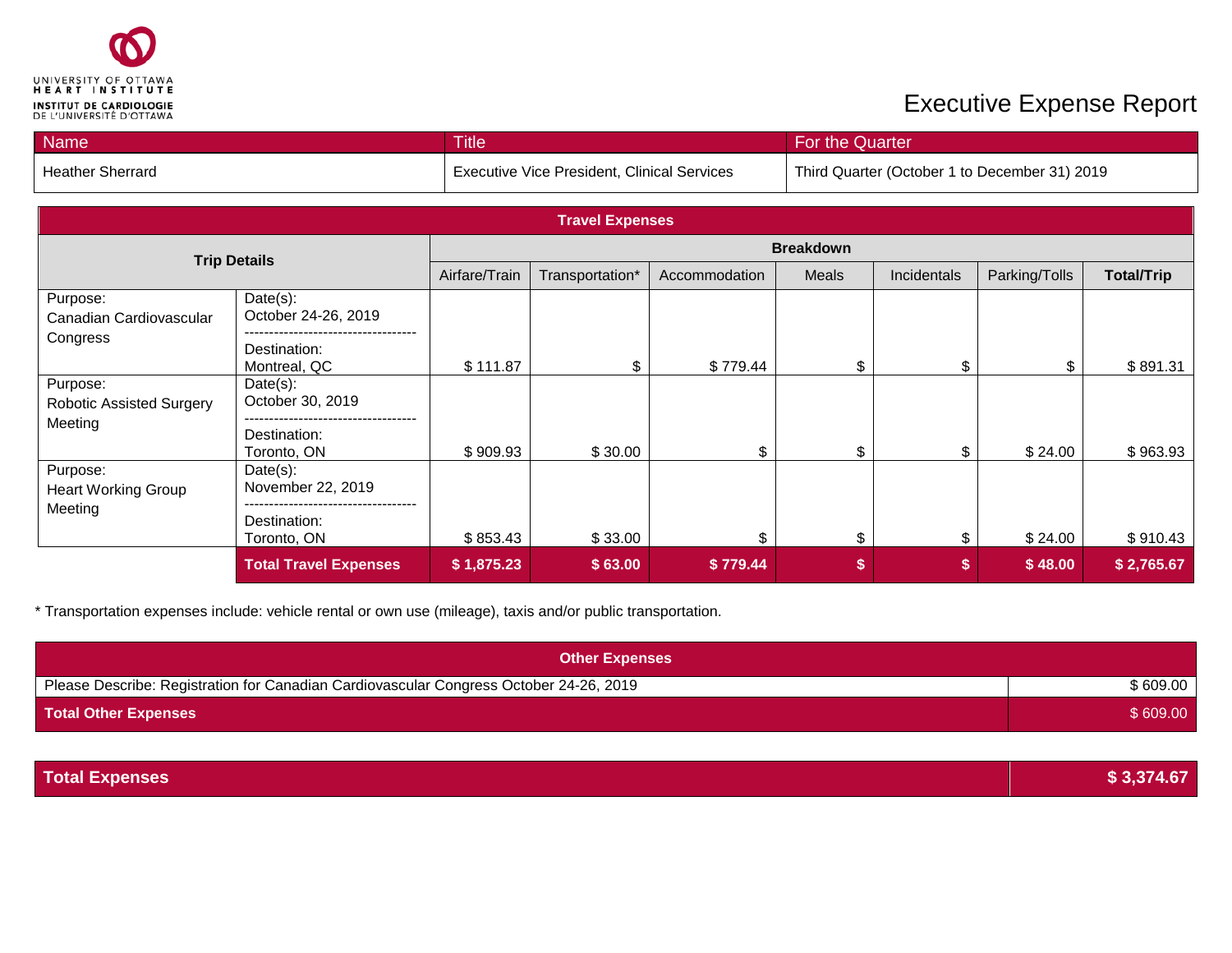

| <b>Name</b>        | <b>Title</b>                           | For the Quarter                               |
|--------------------|----------------------------------------|-----------------------------------------------|
| Ms. Andrée Dumulon | Vice President, Communications Officer | Third Quarter (October 1 to December 31) 2019 |

| <b>Travel Expenses</b>                          |                                                                  |                  |                 |               |         |             |               |                   |
|-------------------------------------------------|------------------------------------------------------------------|------------------|-----------------|---------------|---------|-------------|---------------|-------------------|
| <b>Trip Details</b>                             |                                                                  | <b>Breakdown</b> |                 |               |         |             |               |                   |
|                                                 |                                                                  | Airfare/Train    | Transportation* | Accommodation | Meals   | Incidentals | Parking/Tolls | <b>Total/Trip</b> |
| Purpose:<br>Canadian Cardiovascular<br>Congress | Date(s):<br>October 23-25, 2019<br>Destination:<br>Montreal, QC  | \$120.85         | \$21.00         | \$592.64      | \$46.93 |             | \$48.00       | \$829.42          |
| Purpose:<br>Research Canada Board<br>Meeting    | $Date(s)$ :<br>November 20, 2019<br>Destination:<br>Montreal, QC | \$146.90         | \$              | \$            | \$      | \$          | \$            | \$146.90          |
|                                                 | <b>Total Travel Expenses</b>                                     | \$267.75         | \$21.00         | \$592.64      | \$46.93 | S           | \$48.00       | \$976.32          |

| <b>Other Expenses</b>       |  |
|-----------------------------|--|
| Please Describe:            |  |
| <b>Total Other Expenses</b> |  |

| <b>Total Expenses</b> | \$976.32 |
|-----------------------|----------|